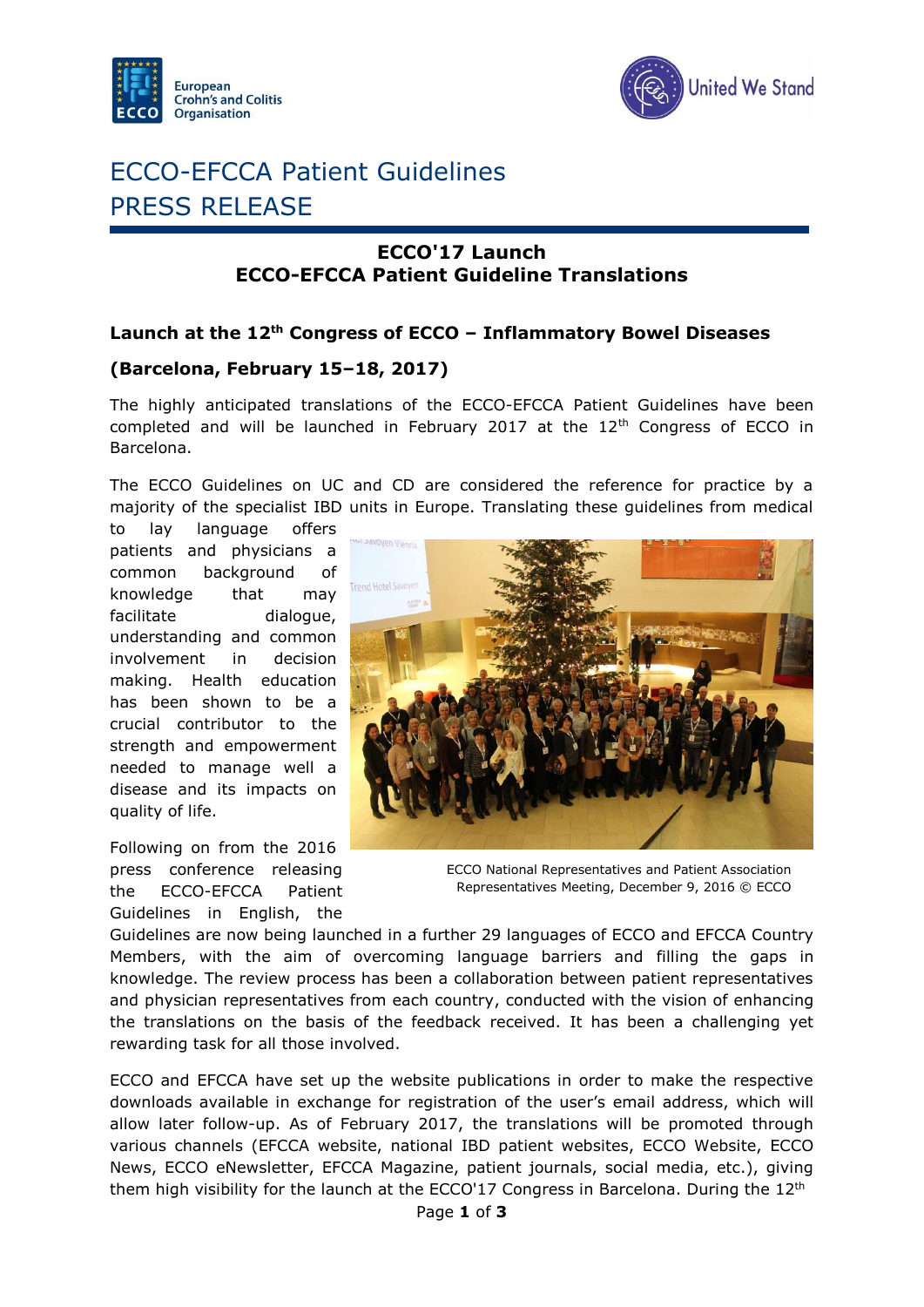



# ECCO-EFCCA Patient Guidelines PRESS RELEASE

Congress of ECCO in Barcelona, delegates will have the opportunity to download and read the translations at the e-Terminals located at the ECCO Booth.

The translations are a key step in increasing the number of patients throughout Europe who are able to use the ECCO-EFCCA Patient Guidelines and to understand IBD. When patients are informed and active, their relationship with health professionals is likely to be more inclusive, and communication can be optimised. Best patient care is ultimately the shared aim of us all. Together there is a greater potential for tackling healthcare challenges.

#### **About ECCO**

The European Crohn's and Colitis Organisation (ECCO) is the largest forum for specialists in IBD in the world. ECCO is a highly active non-profit association focussing on IBD that acts within Europe and encourages collaborations beyond Europe's borders. ECCO produces highly regarded scientific guidelines, organises educational activities, promotes research and represents IBD specialists in gastroenterology, surgery, paediatrics, pathology, radiology and allied professions. ECCO works with patient associations and industry to reduce the burden of disease for patients.

#### **About the 12th Congress of ECCO**

Around 6,000 delegates are expected to join the  $12<sup>th</sup>$  Annual Congress of ECCO in Barcelona on February 15–18, 2017. The Annual Congress of ECCO is the largest IBD Congress in the world. Find more information at [www.ecco-ibd.eu/ecco17](https://www.ecco-ibd.eu/ecco17) and watch the teaser for the 2017 Congress [here.](https://www.ecco-ibd.eu/index.php/our-congress-2017/ecco-17-film-teaser.html)

#### **About EFCCA**

The European Federation of Crohn's & Ulcerative Colitis Associations (EFCCA) is an umbrella organisation representing 33 national patient associations from 30 European countries and 3 associate members from outside Europe. EFCCA aims to work to improve life for people with IBD and to give them a louder voice and higher visibility across Europe and beyond.